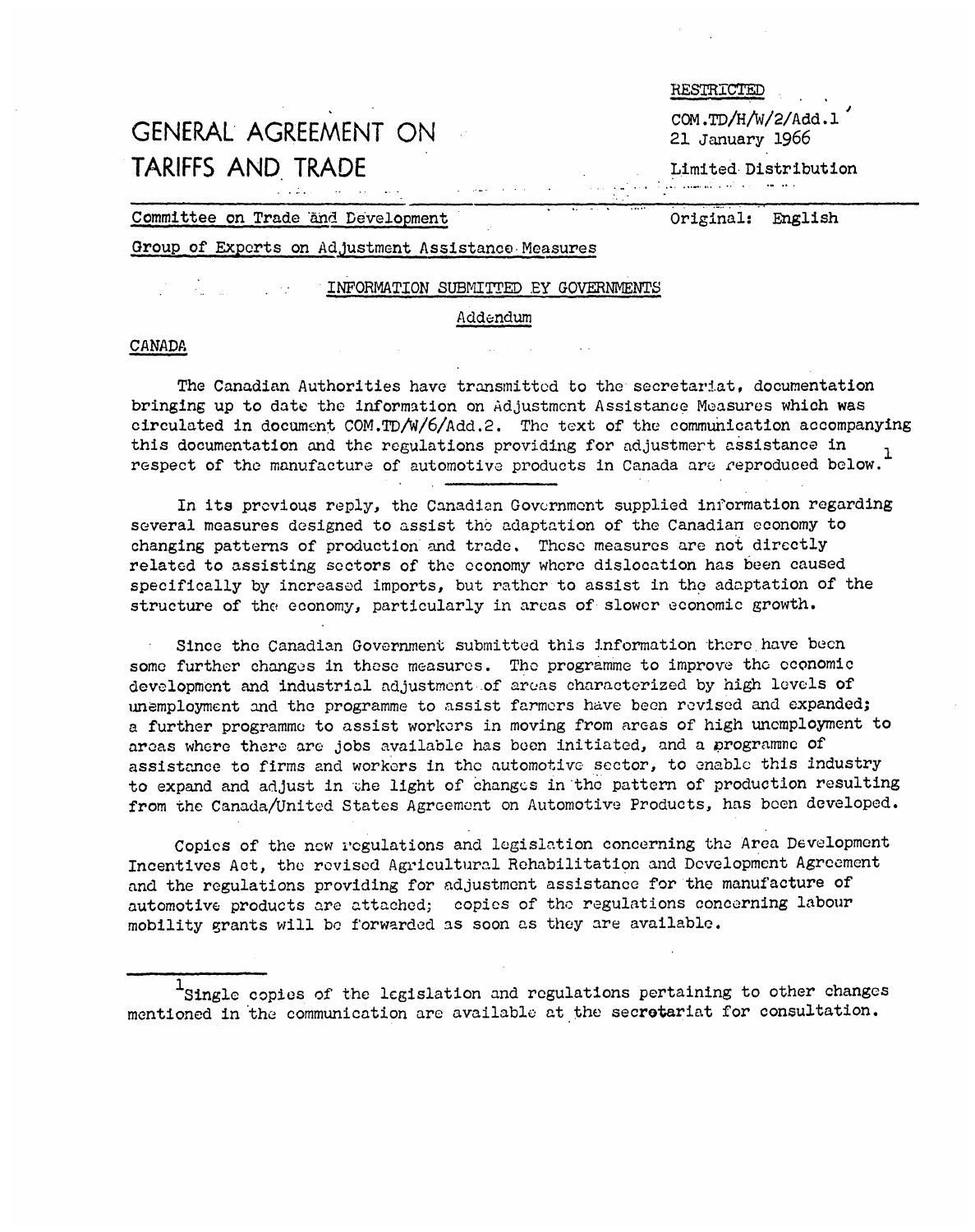COM .TD/H/W/2/Add.1 Page 2

# REGULATIONS PROVIDING FOR ADJUSTMENT ASSISTANCE IN RESPECT OF THE MANUFACTURE OF AUTOMOTIVE PRODUCTS IN CANADA

## Short Title

1. These Regulations may be cited as the Automotive Manufacturing Assistance Regulations.

# interpretation

- 2. In these Regulations,
	- (a) "automobile" means a four-wheeled passenger automobile having a seating capacity for not more than ten persons;
	- (b) "automotive programme'; means the Canada-United States Agreement on Automotive Products, Order in Council 1965-99, and the Letters of Commitment addressed to the Minister of Industry from the several automotive products manufacturers, taken together;
	- (c) "Board" means the Adjustment Assistance Board established under these Regulations;
	- (d) "bus" means a passenger motor vehicle having a seating capacity for more than ten persons or a chassis therefor, but does not include any following vehicle or chassis therefor, namely, an electric trackless trolley bus, amphibious vehicle, tracked or half-tracked vehicle or motor vehicle designed primarily for off-highway use;
	- (e) "eligible manufacturer" means a person, firm or corporation, not being a manufacturer or automobiles or a subsidiary wholly-owned corporation or subsidiary controlled corporation of an automobile manufacturer or its parent corporation, that in the opinion of the Board is
		- (i) a manufacturer in Canada of parts or accessories or both or of parts of either, other than tyres or tubes, for use as original equipment in automobiles, buses or specified commercial vehicles, or
		- (ii) a manufacturer in Canada of buses or specified commercial vehicles or both;
	- (f) "specified commercial vehicle" means a motor truck, ambulance or hearse, or a chassis therefor, but does not include any following vehicle or chassis therefor, namely, a bus, electric trackless trolley bus, fire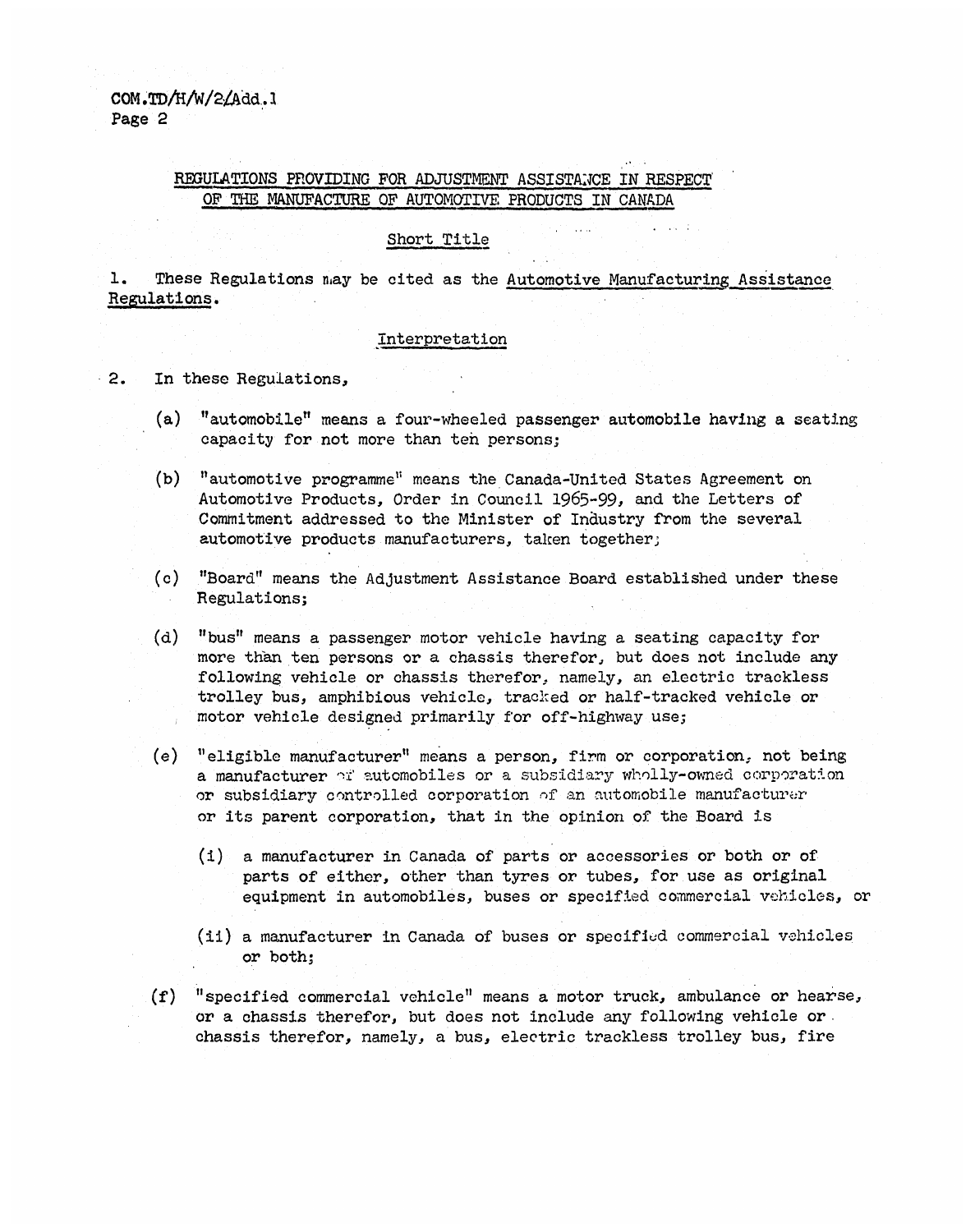truck, amphibious vehicle, tracked or half-tracked vehicle, golf or invalid cart, straddle carrier or motor vehicle designed primarily for off-highway use, or any machine or other article required under Tariff Item 438a to be valued separately under the tariff item regularly applicable thereto; and

(g) "subsidiary wholly-owned corporation" and "subsidiary controlled corporation" have the meanings assigned to those expressions by the Income Tax Act.

## Adjustment Assistance Board

 $\mathcal{H}_{\mathbf{q},\mathbf{r}}$ 

3. (1) A committee is hereby established to be known as the Adjustment Assistance Board, consisting of

- (a) a member to be appointed by the Governor in Council, who shall be the Chairman of the Board, and
- (b) the persons for the time being holding, respectively, the offices of Deputy Minister of Industry, Deputy Minister of Labour, Deputy Minister of Finance, and Deputy Minister of Trade and Commerce, who shall be ex officio members of the Board.

(2) All the powers, duties and functions of an ex officio member may, in the event of his absence or temporary inability to act, or in the event of a vacancy in the office, be exercised during such absence, inability or vacancy by such other officer of the Department concerned as the Minister thereof may nominate for the purpose.

4. (1) The Board shall administer loans made under these Regulations and shall perform such other duties and functions in respect thereof as the Minister of Industry may assign to the Board.

(2) Except for the purposes of the report required under section 13, the Board shall not exercise any powers, duties or functions after the 3lst day of December, 1968.

(3) The Minister of Industry may after the 31st day of December, 1968, and with the approval of the Governor in Council, assign to one or more departments or agencies of the Government of Canada the functions previously exorcised by the Board in respect to the administration and servicing of loans made under these Regulations.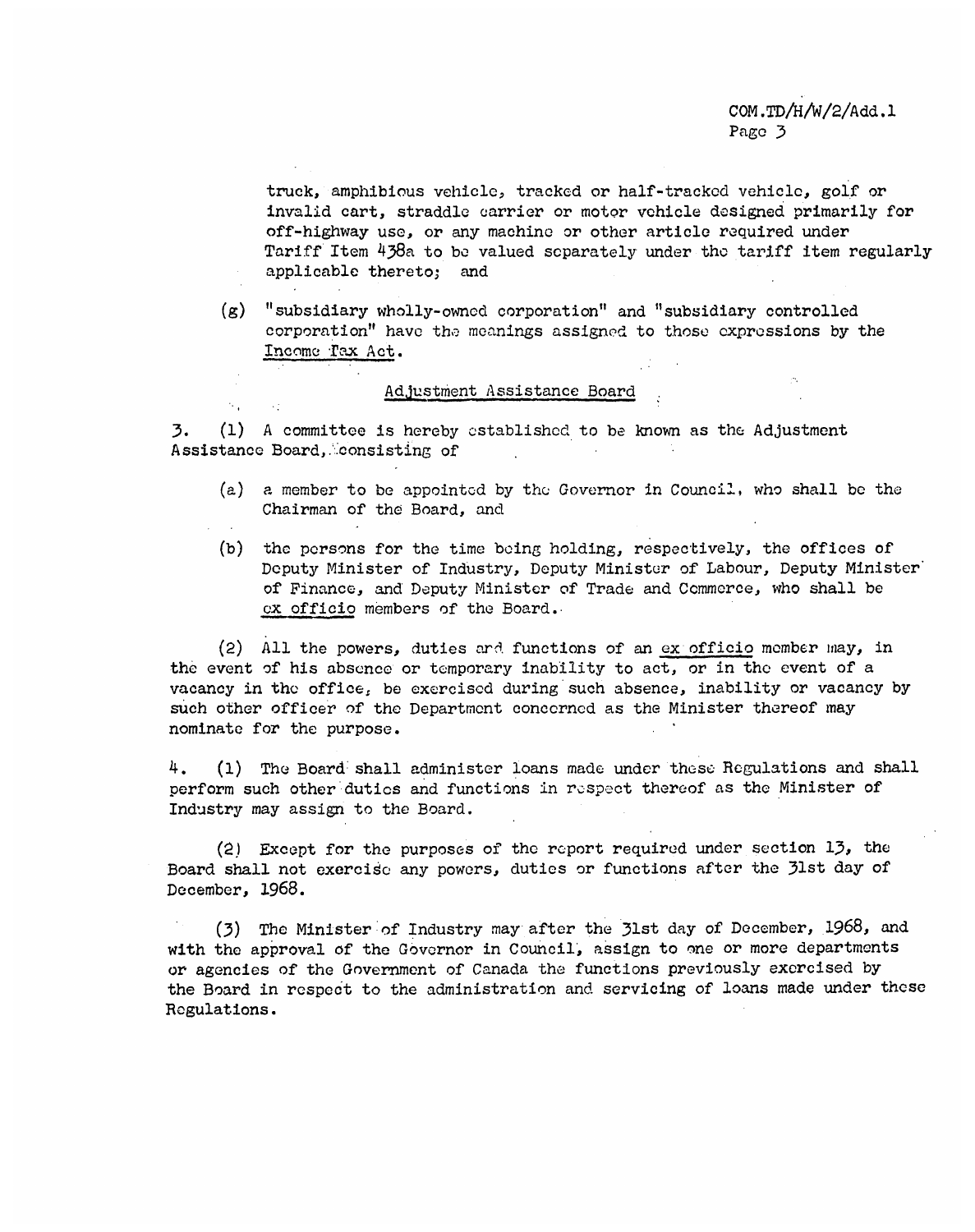5. Subject to these Regulations the Board may make such by-laws and regulations as may be necessary. for the conduct of its meetings and the management of its affairs and the performance of its duties.

6. (1) In carrying out its duties and functions under these Regulations the Board shall use the existing staff and facilities of departments and agencies of the Government of Canada and such staff and facilities shall, to the extent practicable, be made available to the Board.

(2) The Departments of Industry and Labour, respectively, shall, with the approval of the Treasury Board and subject to the Civil Service Act, establish such positions on their establishments and employ such employees as may be necessary to assist the Board in carrying out its duties and functions.

# Adjustment Assistance for Eligible Manufacturers

- 7. Where, in the opinion of the Board,
	- (a) the overall production of an cligible manufacturer is or will be reduced to a substantial extent as a result of the automotive programme and a consequential shift of production from the eligible manufacturer to a manufacturer outside Canada or to a motor vehicle manufacturer in Canada or to another manufacturer making original-equipment automotive products, or
	- (b) an eligible manufacturer would not be able without additional investment to achieve the scale of output required to operate viably under the changed conditions of manufacturing resulting from the automotive programme,

a loan may be made to the eligible manufacturer in accordance with these Regulations for the purpose of enabling the eligible manufacturer to acquire, construct, install, modernize, develop, convert or expand machinery, equipment, buildings or land or other facilities or to acquire working capital in a manufacturing or processing enterprise, if, in the opinion of the Board, the loan would provide the eligible manufacturer with a reasonable prospect of a profitable operation that is not available through other sources of financing.

8. (1) An eligible manufacturer who requires a loan under these Regulations shall make application therefor to the Board and shall submit with his application such information as the Board may require.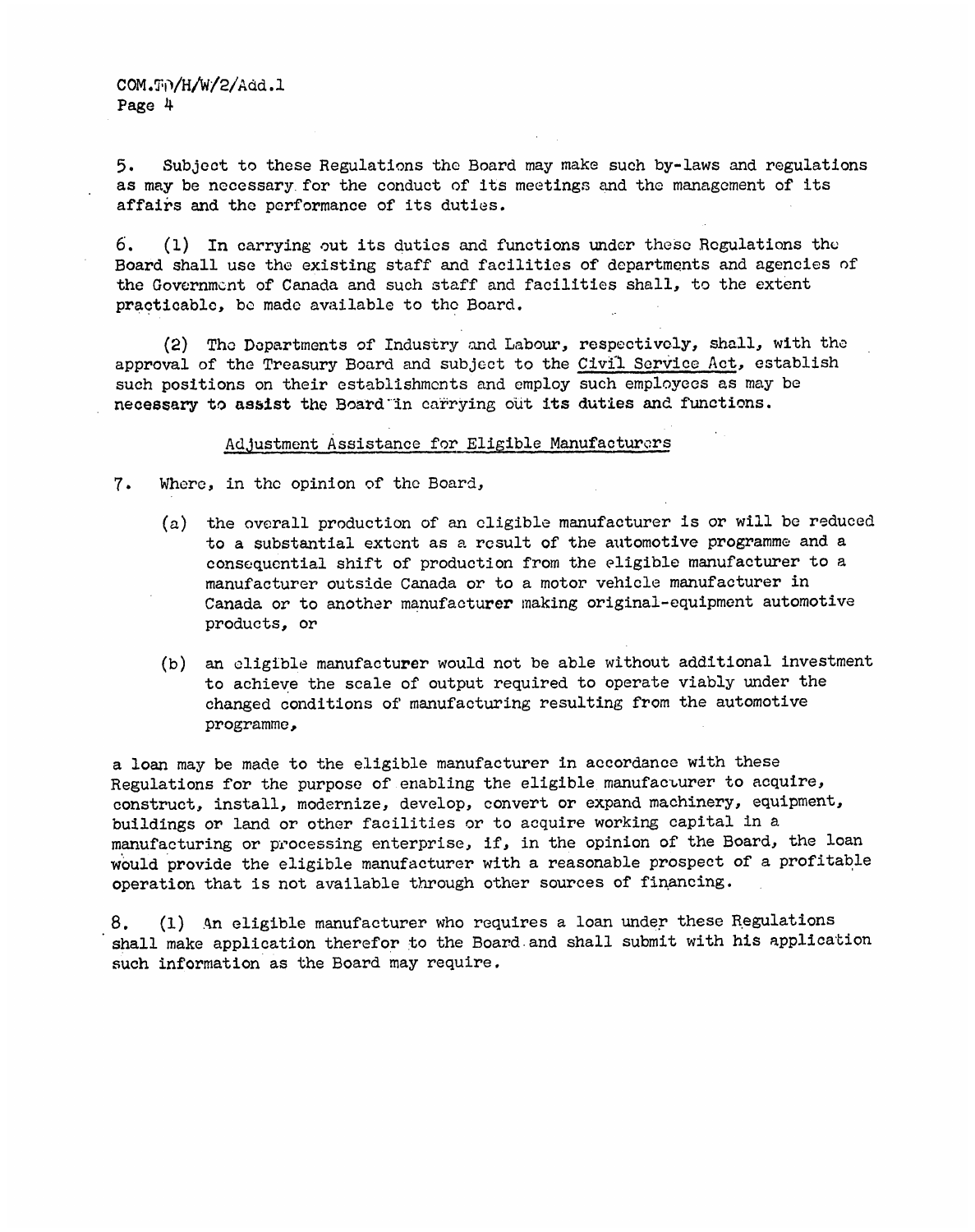COM.TD/H/W/2/Add.1 Page 5

 $\sim 1000$ 

(2) If the application for the loan is approved by the Board, the applicant shall enter into a loan agreement in such form and subject to such terms and conditions as may be determined by the Board, and a loan in the amount specified, for the purposes specified and subject to the terms and conditions specified, may be made to the applicant by the Board on behalf of the Minister of Industry.

 $(3)$  The amount of a loan shall be advanced to the applicant on the requisition of the Board out of the amounts appropriated therefor by Parliament.

9. (1) A loan made pursuant to these Regulations shall bear interest at the rate of 6 per cent per annum and shall be secured, to the extent deemed advisable by the Board, by we allowed the second contract with the second property of the second property of the second property of the second property of the second property of the second property of the second property of the seco

- (a) stocks, bonds or debentures of municipal and other corporations, whether secured by mortgage or otherwise or by Canadian, provincial, municipal, British, foreign, and other government securities;
- (b) negotiable warehouse receipts and bills of lading;
- (c) goods, wares and merchandise; and
- (d) mortgages or hypothecs on any real or personal, movable or immovable property, including second mortgages.

(2) A loan made pursuant to these Regulations shall be for such term, not exceeding

- (a) twenty years, if the loan is to be made in respect of the expansion, development, modernization, conversion or acquisition of any buildings or real or immovable property, or
- (b) ten years, in any other case,

and a state of

as may be fixed by the Board.

(3) A loan made pursuant to these Regulations may be repaid in whole or in part at any time in advance of the due date without notice or bonus.

(4) During the currency of a loan made pursuant to these Regulations the borrower shall maintain such insurance coverage as the Board may prescribe.

10. Any security given for a loan made pursuant to these Regulations may be surrendered, retransferred or reconveyed in exchange for other security upon the approval of the Board or such other agency of the Government of Canada as the Minister of Industry may designate for the purpose.